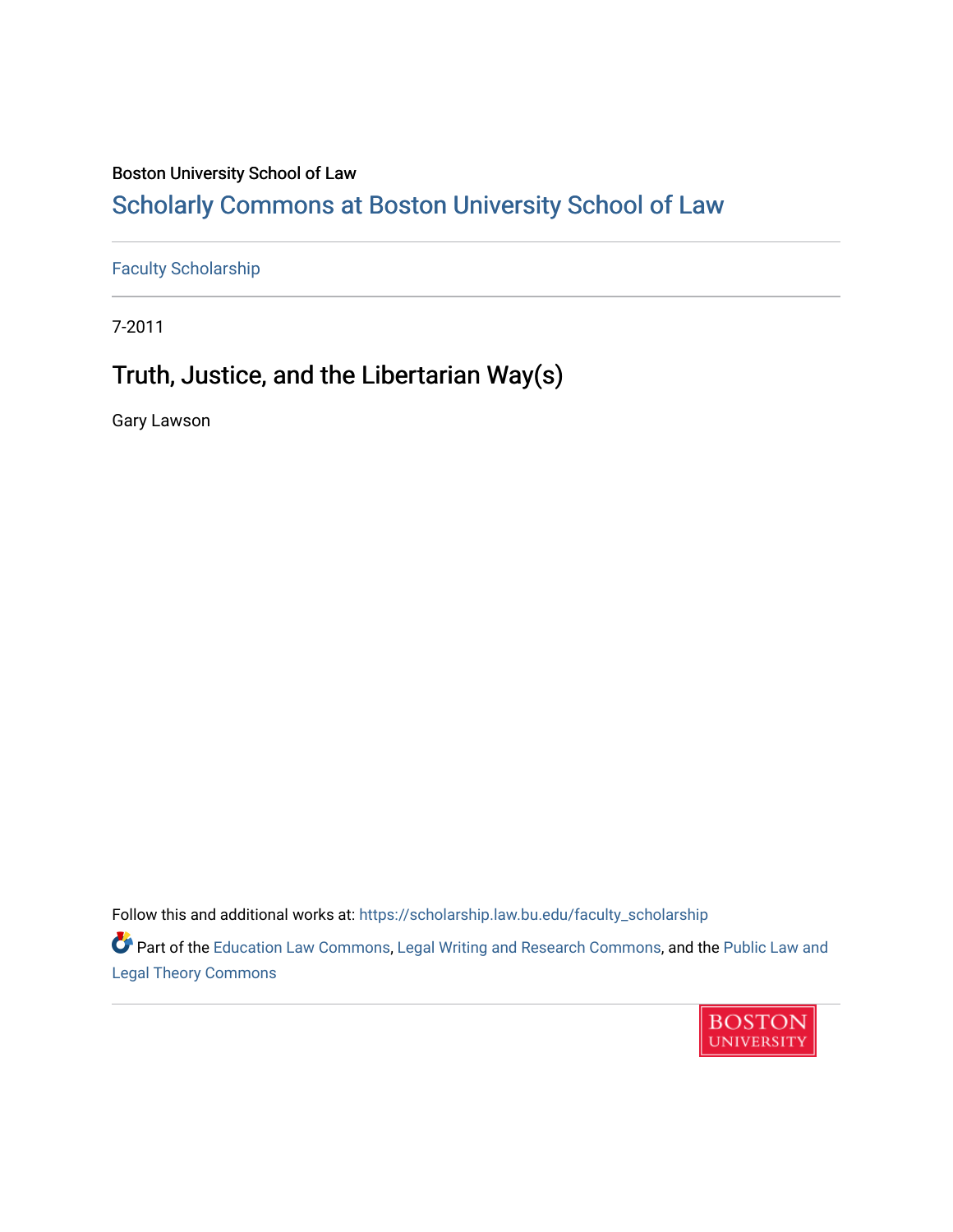## **TRUTH, JUSTICE, AND THE LIBERTARIAN WAY(S)**

## **GARY LAWSON**<sup>∗</sup>

|  | II. CRITICISM: LIBERTARIANISM(S), OWNERSHIP, AND DESERT  1351 |  |
|--|---------------------------------------------------------------|--|
|  | III. CHEER: THE PRIMACY OF THE GOOD (OR AT LEAST THE NON-     |  |
|  |                                                               |  |
|  |                                                               |  |

#### **INTRODUCTION**

More than twenty years ago, I was commissioned to write an article – my very first scholarly article – on "the ethics of insider trading" (this was hot on the heels of the Ivan Boesky insider-trading scandal of the mid-1980s).<sup>1</sup> After tracing philosophical debates concerning the morality of exchanges based on unequal information from Cicero and Aquinas through Henry Manne and Frank Easterbrook,<sup>2</sup> I had to decide what I could responsibly say in a scholarly work as a matter of substantive moral theory about the practice of insider trading – and derivatively what it would be appropriate to say normatively in future scholarly work about any other subject.

My answer in 1988 was "almost nothing,"3 which after a few years in the academy I slightly amended to "absolutely nothing,"4 and I have ever since steadfastly stood by that answer. I said in 1992, and still believe today, that "[i]f one cannot provide a rational grounding for one's normative claims, it is hard to see what purpose they serve;"<sup>5</sup> and I said in 1988, and still believe today, that a rational grounding for normative claims requires "an integrated, validated philosophical system . . . down to the level of metaphysics . . . ."6 One is unlikely to see any such thing in a law review article, and certainly not in a law review article written by me. Accordingly, throughout two decades of

<sup>∗</sup> Professor of Law and Michaels Faculty Research Scholar, Boston University School of Law. I am grateful to Randy Barnett, Eric Claeys, and Stephan Kinsella for enduring early drafts. They bear no blame for what emerged. I am grateful for support to the Michaels Faculty Research Fund, which should also be held blameless.

<sup>1</sup> *See* Gary Lawson, *The Ethics of Insider Trading*, 11 Harv. J.L. & PUB. POL'Y 727, 727 (1988).

<sup>2</sup> *See id.* at 734-40.

<sup>3</sup> *See id.* at 775-83.

<sup>4</sup> *See* Gary Lawson, *Efficiency and Individualism*, 42 DUKE L.J. 53, 57 n.16 (1992).

<sup>5</sup> *Id*.

<sup>6</sup> Lawson, *supra* note 1, at 777.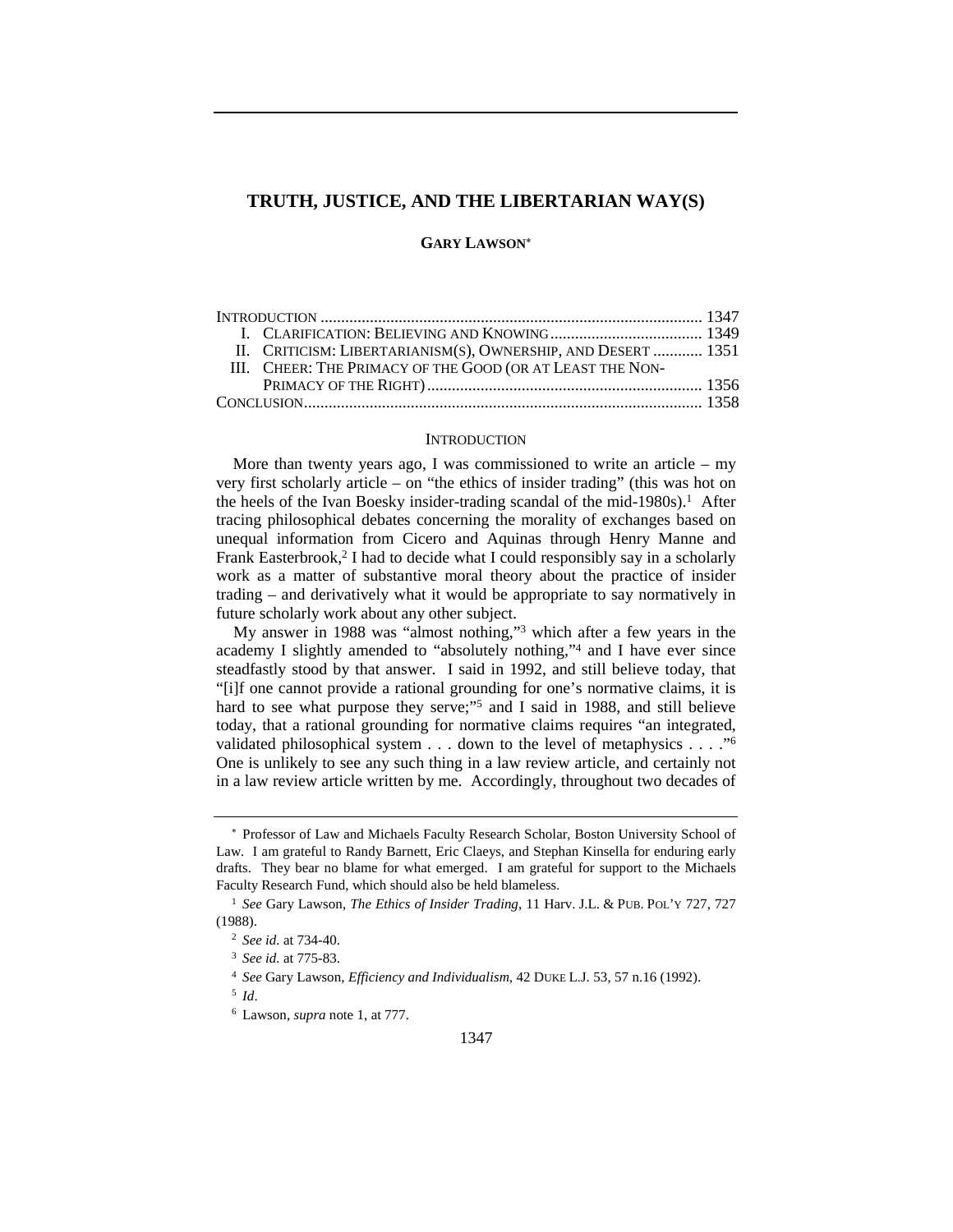academic work, I have striven as hard as I can to avoid interjecting normative theory of any kind into my scholarship because I do not think that I can defend my moral positions with the kind of analytical rigor that is appropriate to the academic enterprise. Over a cup of tea among friends (or enemies), I am happy to hold court about how ethical egoism is the only objectively true moral theory and libertarian anarchism the only objectively just political arrangement. In professional legal scholarship, not so much.

In this article, I am going to break more than twenty years of silence on moral and political theory to comment on Michael Sandel's outstanding book *Justice: What's the Right Thing to Do?*7 The book is a clarion call for reflection on and discourse concerning basic moral issues. More to the point, it is a call directed at *citizens* rather than *academics*, on the premise that moral theory is something within the reach, and more importantly within the responsibility, of every person. That is a very difficult call to ignore. Accordingly, in the spirit of Professor Sandel's remarkable book (and even more remarkable intellectual life), I offer the following observations – *as a citizen rather than as an academic*. I claim no expertise in the subject matter; I am no more professionally qualified to speak on moral or political theory than I am to speak on cosmology or cosmetics.

In decidedly unprofessional fashion, I want to offer a clarification of, a criticism of, and a cheer for Professor Sandel's book. The clarification concerns the mission that Professor Sandel appears to have set for himself in this book, the criticism (and several additional accompanying clarifications) concerns Professor Sandel's treatment of libertarianism as a theory of justice, and the cheer concerns Professor Sandel's ultimate elevation of the good over the right. Whatever else about which Professor Sandel and I disagree – and that is just about everything, from the morality of familial obligations<sup>8</sup> to whether Shakespeare is aesthetically superior to professional wrestling  $9 -$  we

<sup>7</sup> MICHAEL J. SANDEL, JUSTICE: WHAT'S THE RIGHT THING TO DO? (2009).

<sup>8</sup> Professor Sandel presents as an anguishing moral dilemma whether David Kaczynski should have alerted the police that his brother was likely the Unabomber. *See id*. at 239-40. If someone actually considers that to be a close, anguishing case, I do not want that person anywhere near my kids. If my brother was the Unabomber, I would turn him in, agitate for the death penalty, and volunteer to pull the switch. More generally, while parents have a limited obligation to care for children who they put into a position of (temporary) dependence by bringing them into the world, children have no unchosen obligations to take care of parents, siblings, or other relatives. It took Hank Rearden about nine hundred pages to figure that out, but he eventually got there. *See* AYN RAND, ATLAS SHRUGGED 898-906 (1957). To be sure, there are reasons grounded both in biology and in the economics of information why one might adopt a presumption in favor of people to whom you are "close"

<sup>(</sup>either genetically, relationally, or geographically), but it is only a presumption. 9 With respect to the choice among Shakespeare, *The Simpsons*, and professional wrestling, *see* SANDEL, *supra* note 7, at 54-55: I have never watched *The Simpsons,* but I will match the classic soliloquies of Nature Boy Ric Flair and (the sadly late) Macho Man Randy Savage against Hamlet any day.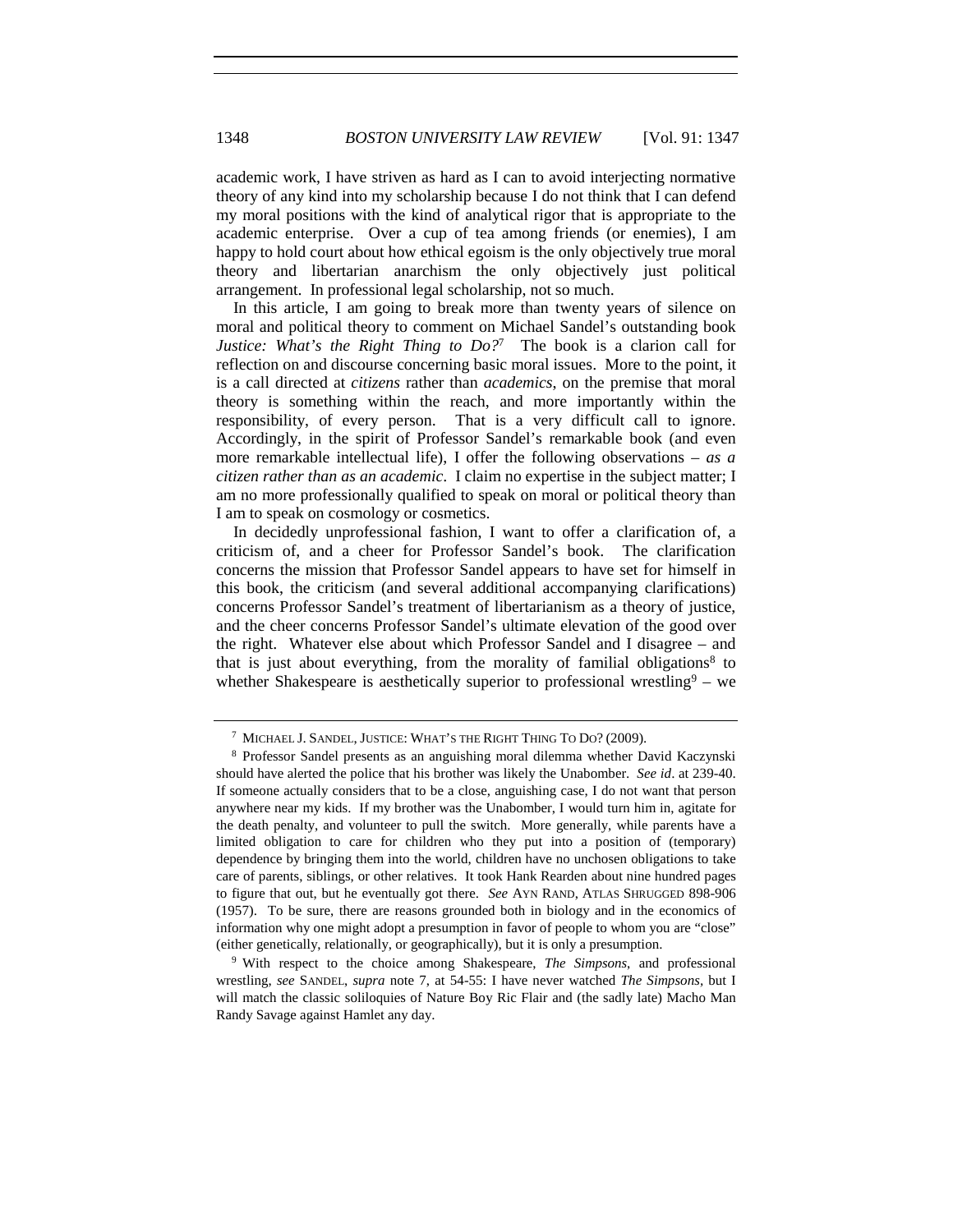agree that any sound theory of justice has to be grounded at some level in a prior theory of human virtue. We disagree about the content of the underlying theory of virtue, the directness of the relationship between virtue and rights, and the political conclusions that flow from a virtue-grounded theory of justice, but on the grand stage of contemporary moral theory that is, as the old joke goes, just haggling about the price.

### I. CLARIFICATION: BELIEVING AND KNOWING

The title of Professor Sandel's book is "Justice: What's the Right Thing to Do?" With all due respect, the subtitle is a bit misleading. A more apt title, given the design and focus of the book, would be: "Justice: What Do *You Think* Is the Right Thing to Do?" Professor Sandel's book is a simply splendid vehicle for identifying and clarifying a person's beliefs, exploring the implications of those beliefs, and situating the beliefs within established traditions of moral theory. It is a wonderful tool for self-reflection. But does it actually say anything, or even purport to say anything, substantive about "the Right Thing to Do?"

At first glance, the answer(s) would seem pretty clearly to be "no." Indeed, Professor Sandel says flat-out that his book's goal is "to invite readers to subject their own views about justice to critical examination – *to figure out what they think, and why*."10 That is a very noble goal indeed, but it focuses on identifying beliefs rather than identifying whether those beliefs constitute knowledge.

On a second glance, however, Professor Sandel seems to want to do more than help people clarify their views. He writes: "How, then, can we reason our way through the contested terrain of justice and injustice, equality and inequality, individual rights and the common good? *This book tries to answer that question*."11 To reason your way through terrain presumably means to find better rather than worse answers, which presupposes some standard for distinguishing better from worse. But Professor Sandel does not set forth and defend objective criteria for moral truth from which one could determine better and worse answers to concrete questions. True, he takes the reader on a journey through some of history's leading moral theories, at least some of which – utilitarianism and Kantianism, for example<sup>12</sup> – claim to have objective foundations for morality. But Professor Sandel's guidance consistently draws attention to the *consequences and implications* of various moral positions, rather than the objective truth of their foundations, with a steady stream of examples, conundrums, and dilemmas serving to help people sharpen their intuitions and examine the principles underlying them. That does not necessarily help anyone sort out true beliefs from false ones. If there is any kind of standard external to beliefs actually held by people that can be used to

<sup>10</sup> *Id*. at 30 (emphasis added).

<sup>&</sup>lt;sup>11</sup> *Id.* at 28 (emphasis added).

<sup>12</sup> *Id.* at 106-08.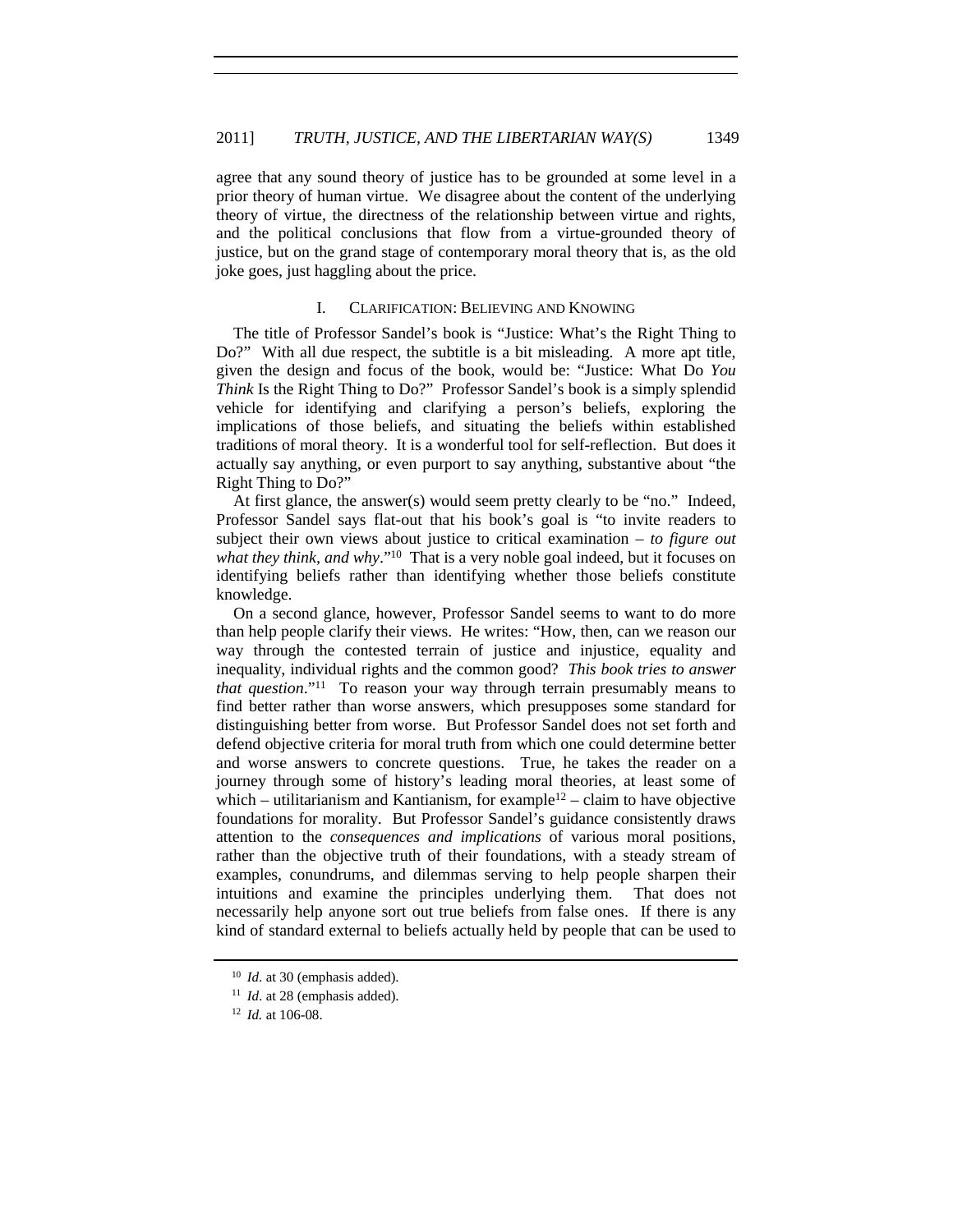measure those beliefs, sharpening and clarifying actual beliefs is epistemologically pointless without specification of that external standard.13

Professor Sandel is acutely aware of this obvious problem and devotes significant space to it. I truly wish that I could reproduce his discussion in full, but he describes the essence of the problem as follows:

If moral reflection consists in seeking a fit between the judgments we make and the principles we affirm, how can such reflection lead us to justice, or moral truth? Even if we succeed, over a lifetime, in bringing our moral intuitions and principled commitments into alignment, what confidence can we have that the result is anything more than a selfconsistent skein of prejudice?14

Precisely. Professor Sandel's "answer is that moral reflection is not a solitary pursuit but a public endeavor,"15 requiring input and response from others, even if the "others" are hypothetical interlocutors or long-dead historical figures.16

But how is that an answer? How does conversation (real or imagined) with others turn belief into knowledge? Indeed, might not the intervention of others lead us farther away from rather than closer to truth?<sup>17</sup> More to the point, how can we even tell in what direction we are headed unless we know what a true moral proposition looks like – and what makes it true?

One answer is to say that there is no external standard, independent of the actual beliefs held by people after some particular amount of reflection with themselves and others, by which moral truth can be assessed. On this view, moral reasoning just is, unavoidably, working through the implications of actually-held beliefs in a process of reflective equilibrium. There simply is not anything else to know.

If that is indeed Professor Sandel's view, he is in good company across a wide spectrum. Richard Posner, for example, has said that "what is desired in an ethical theory . . . is not a basis for abandoning those fundamental ethical precepts that all of us accept, if not always obey, but rather a structure which organizes our intuitions and provides guidance in dealing with ethical issues where our intuitions are uncertain."<sup>18</sup> And John Rawls constructed the most acclaimed political theory in modern times by taking certain firmly-held – or at least firmly-held-by-Ivy-League-leftists – convictions as the presumptively

<sup>17</sup> I can just imagine a gaggle of liberal law professors collectively engaged in a process of reflective equilibrium leading each other to all manner of conclusions. But I'd rather not.

<sup>&</sup>lt;sup>13</sup> I said a lot more about this point back in 1988, and I have nothing to add to that discussion today. *See* Lawson, *supra* note 1, at 777.

<sup>14</sup> SANDEL, *supra* note 7, at 28.

<sup>15</sup> *Id*.

<sup>16</sup> *Id*. at 29-30.

<sup>18</sup> Richard A. Posner, *Utilitarianism, Economics, and Legal Theory*, 8 J. LEGAL STUD. 103, 111 (1979).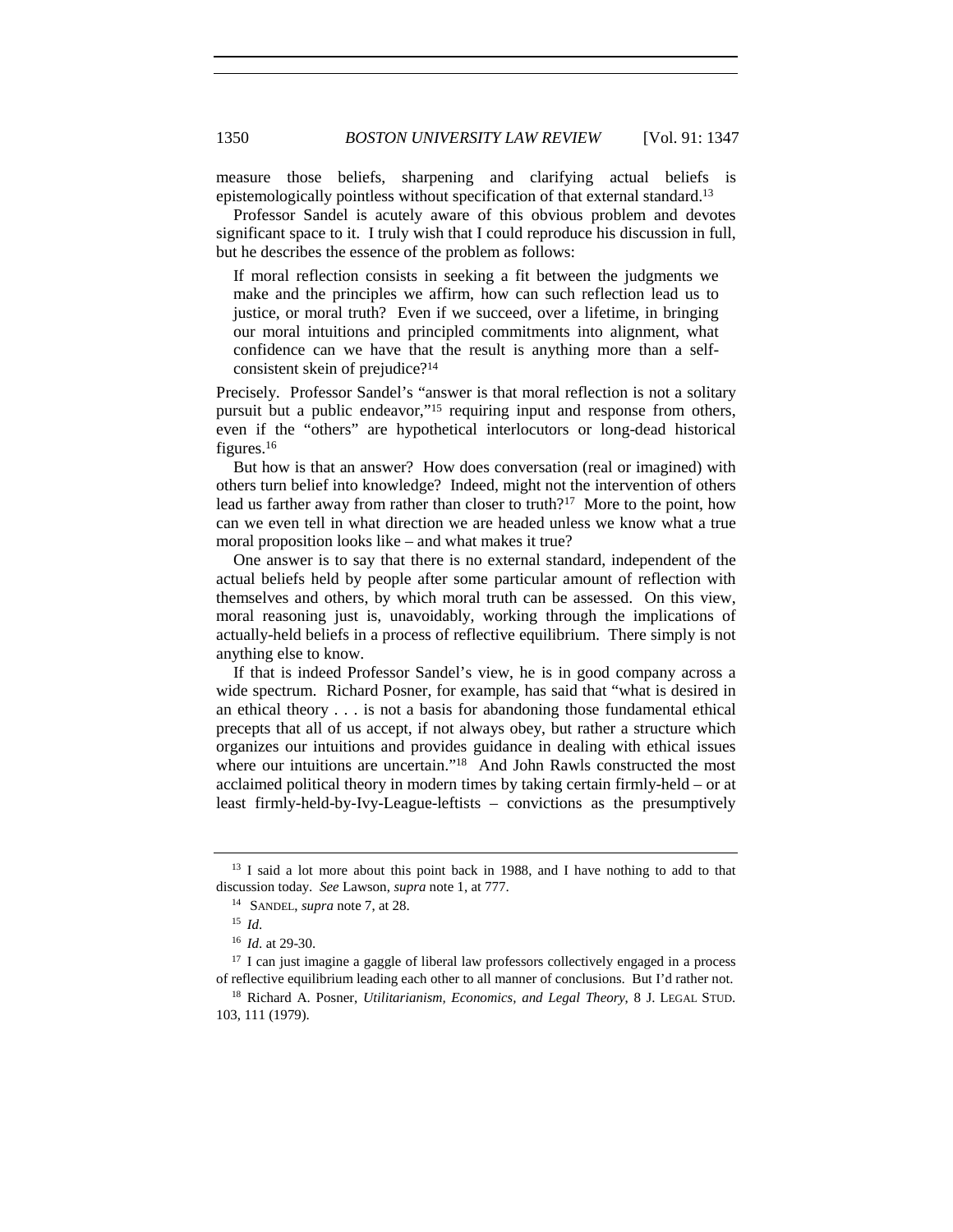correct lodestars of moral reasoning.19 From what little I know of contemporary moral theory, intuitionists and coherentists seem to rule the roost pretty much across the board.

My point is not that there is anything fundamentally wrong with a reflective, intuitionist, constructivist, and/or coherentist approach to moral theory. That would require a demonstration of the truth of foundationalism, which is simply not happening here. My aim is simply to highlight – and thus to clarify – the point that constructivist methodologies contribute to truth only on an understanding of "truth" that may be considerably at odds with how ordinary citizens rather than many philosophers today view truth. There is accordingly a danger of equivocation when the target audience is citizens rather than philosophers. I have no scientific evidence to support this claim, but I strongly suspect that when normal people say or hear that something is "right," they understand that to be an objectively verifiable command or obligation, derivable either from some religious tradition or from the nature of man as a distinctive species. They do not understand it to describe what Harvard professors would conclude after an especially long faculty meeting. When one announces something as the "right" thing to do, one needs to be very explicit about what kind of epistemological claim one is making.

# II. CRITICISM: LIBERTARIANISM(S), OWNERSHIP, AND DESERT

Libertarians, one might think, would be flattered that Professor Sandel devotes a chapter to their views,<sup>20</sup> treating libertarianism on a par with heavyhitting moral theories like utilitarianism and Kantianism. One might think that they would be especially grateful to Professor Sandel for their inclusion given his eminently thoughtful and fair-minded treatment of libertarian views something that libertarians emphatically do not take for granted in academic discourse. Perhaps they will be, and perhaps they should be. But I suspect that many, and perhaps even most, libertarians will be a bit conflicted about their inclusion in this book, because they will be uncomfortable having their position described as a theory of justice or morality akin to utilitarianism or Kantianism.

Libertarianism, as understood by its modern adherents, is not a theory of morality or justice.<sup>21</sup> Indeed, it is not really a theory of anything.

<sup>&</sup>lt;sup>19</sup> JOHN RAWLS, A THEORY OF JUSTICE 4-5 (1971). I have elsewhere said some very unkind things about this methodology. *See* Gary Lawson, *Prolegomenon to Any Future Administrative Law Course: Separation of Powers and the Transcendental Deduction*, 49 ST. LOUIS U. L.J. 885, 890 (2005); *see also* Lawson, *supra* note 1, at 779 n. 214. I do not retract any of them. 20 SANDEL, *supra* note 7, at 58-74.

<sup>21</sup> *See* Randy E. Barnett, *The Moral Foundations of Modern Libertarianism*, *in* VARIETIES OF CONSERVATISM IN AMERICA 51, 55 (Peter Berkowitz ed., 2004); David Boaz, *Objectivists and Libertarians*, INDIVIDUAL LIBERTY, FREE MARKETS, AND PEACE, CATO INSTITUTE (Mar. 25, 2011, 5:26 PM), http://www.cato.org/pub\_display.php?pub\_id=8120.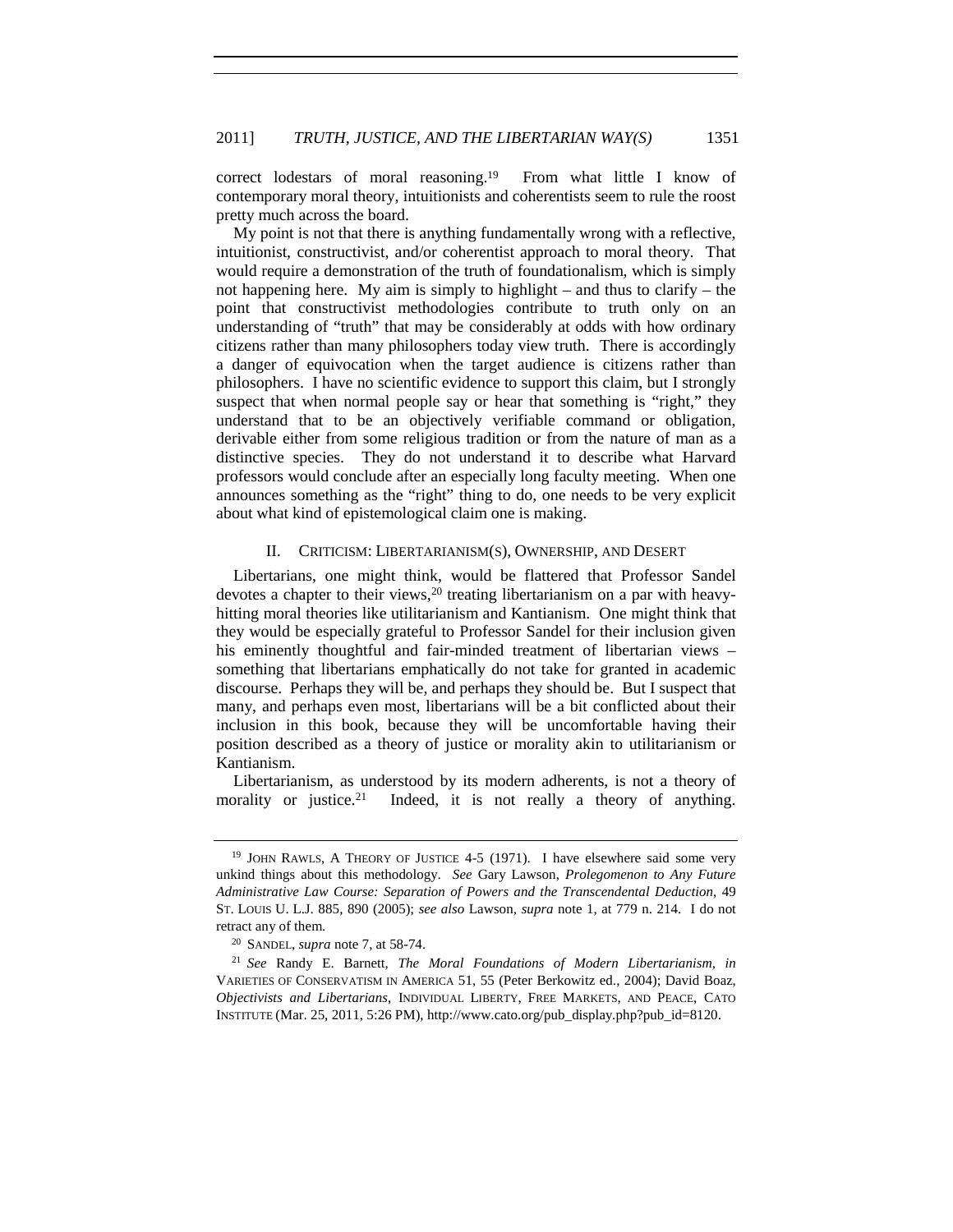Libertarianism is a position  $-$  a raw conclusion  $-$  regarding the appropriate scope of government, which spans the range from none (anarchism) to a nightwatchman state that protects persons and their property against aggressors. There are innumerable theories of justice that different people can and do use to reach positions within that range. The ranks of libertarians prominently include, inter alia, large-O-Objectivists, small-o-objectivists, utilitarians, Kantians, religionists, intuitionists, Hobbesians, Hayekians, Rothbardians, Hoppeians, Galambosians, Lefevreians, and a whole passel of various non-Randian natural rights theorists.<sup>22</sup> The internal strife among libertarians makes the family squabbles among Marxists, Leninists, Trotskyites, and Maoists look pale by comparison (apart from the small difference that libertarians generally do not kill each other off in droves when they disagree).23 Ask a group of libertarians about the justice of taxation and you will get uniformity in the conclusion and cacophony in the reasoning.

Nonetheless, libertarians of all stripes will certainly agree that Michael Jordan should get to keep his millions.<sup>24</sup> Professor Sandel is right that libertarians, for whatever range of underlying reasons, will readily brush aside redistributionist arguments based on the less-than-absolute nature of taxation (small thefts are still thefts),  $25$  the needs of others (need is not a claim),  $26$  joint action (that's what contracts are for), $27$  and consent to government (the relevant consent is merely tacit, and tacit consent is roughly ninety-nine parts tacit to one part consent).28 But I do not think that Professor Sandel has accurately captured the likely libertarian response to an argument that he thinks is "less easy to dismiss"29: the argument that Michael Jordan was lucky to be born with skills in demand in a specific culture at a certain point in history so that "it

<sup>28</sup> *Id*. at 68.

<sup>22</sup> There is not, however, any special libertarian category of "Nozickians." *But cf.*  SANDEL, *supra* note 7, at 62-63 (presenting Nozick's "philosophical defense of libertarian principles" and "challenge to familiar ideas of distributive justice"). Even before he decided that rent control was a fine idea (at least as long as he was on the receiving end of the

check), Robert Nozick was not among the most influential figures within libertarian thought. In my entire life, I have met exactly one libertarian who claimed to have been influenced to any appreciable degree by Nozick. To be clear, I am not criticizing Nozick as a philosopher; his sheer brain power put me to shame, and he had profound and interesting thoughts on every subject that he addressed, from epistemology to Austrian economics. My point is only that, from 1974 onwards, many libertarians have not regarded Nozick as a significant contributor to libertarian thought. He may well be taken more seriously as a libertarian thinker by non-libertarians than by libertarians.

 $23$  For the classic introduction to the family feuds within libertarianism, see JEROME TUCCILLE, IT USUALLY BEGINS WITH AYN RAND (1971).

<sup>24</sup> SANDEL, *supra* note 5, at 64-66.

<sup>25</sup> *Id.* at 66-67.

<sup>26</sup> *Id*. at 67.

<sup>27</sup> *Id*. at 67-68.

<sup>29</sup> *Id.*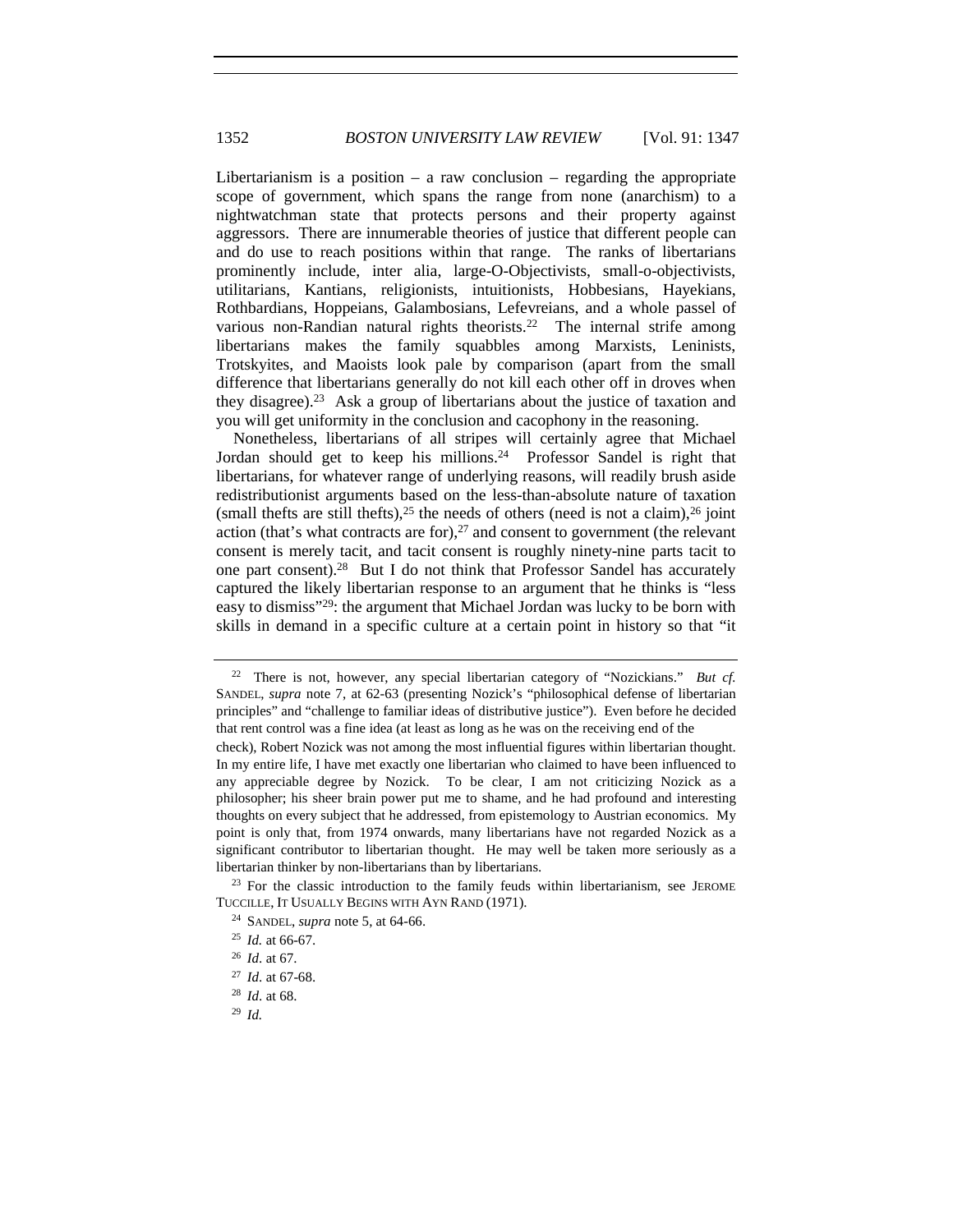cannot be said that he is morally entitled to keep all the money his talents reap."30

Professor Sandel posits a libertarian response to this argument premised on self-ownership: "If Jordan is not entitled to the benefits that result from the exercise of his talents, then he doesn't really own them. And if he doesn't own his talents and skills, then he doesn't really own himself."<sup>31</sup> That response then serves as a springboard for exploration of the consequences and implications of the self-ownership premise, culminating in the (to some nonlibertarians) jarring conclusion that if you allow yourself to be killed and eaten, it is no proper concern of the law.32

It is quite possible that a number of libertarians would be inclined to make precisely the response that Professor Sandel posits. But I suspect that a much larger number of libertarians would offer a somewhat different response to the luck factor in life, along the lines of: "So what?"

The "Jordan is lucky" objection to letting Jordan keep his money assumes that there is a meaningful connection between luck-independent moral desert and legitimate claims to property. It is true that many libertarians will often emphasize the effort, drive, creativity, and other virtues that go into the process of wealth-generation; Ayn Rand's novels, for instance, are full of celebrations of the heroic individual and the close connection between character and achievement. But when it comes time to spell out a careful philosophical account of property rights, desert of this kind largely drops out of the picture – for Randians (such as myself) as much as for anyone else. Libertarianism requires a principle of original acquisition combined with a theory of alienability of rightfully acquired items. Assuming that the theory of alienability is packed into the underlying concept of property, $33$  the chief weight of libertarianism is borne by the theory of original acquisition. And the dominant theory of original acquisition is a theory of *first possession* that does not depend on the character or deservingness (beyond the fact of first acquisition) of the acquirer but rather on the simple absence of a prior claim by others. A criminal who flees the law, stupidly gets lost, carelessly wanders onto unowned land, negligently ties his shoes together, lets his mind wander while he formulates his next crime, falls into a canyon, and wakes up clutching

<sup>33</sup> For some of the extensive libertarian writings on transfer of ownership, see Randy E. Barnett, *A Consent Theory of Contract*, 86 COLUM. L. REV. 269, 291 (1986); N. Stephan Kinsella, *A Libertarian Theory of Contract: Title Transfer, Binding Promises, and Inalienability*, 17 J. LIBERTARIAN STUD. 11, 11 (2003).

<sup>30</sup> *Id*. at 69.

<sup>31</sup> *Id*.

<sup>32</sup> *See id*. at 73-74. To a libertarian, the conclusion is not at all jarring; as long as no one's rights are violated (or imminently about to be violated, if preemptive action is permissible), then of course the law should have nothing to say about it. Whether an idea is jarring is a function of how the idea fits into one's preexisting normative framework. It says nothing about the idea's truth or falsity without a prior validation of the framework.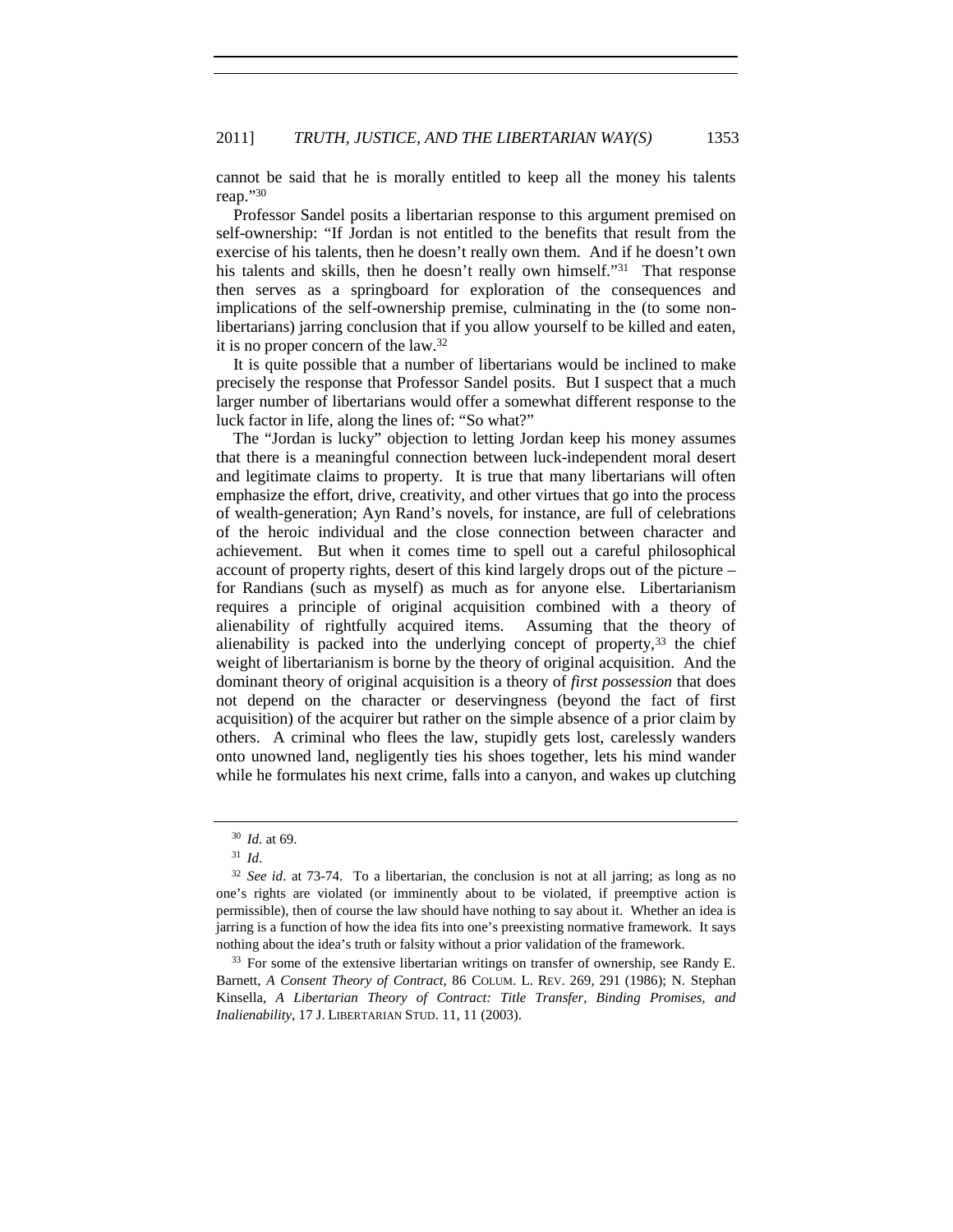a loose diamond is the first possessor, and therefore the owner, of the diamond, even though there is no element of desert in his actions.

So why would anyone invoke first possession as a ground for ownership? There is no single answer because there is no single "libertarian" approach to moral issues of justification. Some libertarians argue for first possession based on the nature and function of ownership as a device for resolving social disputes.34 Others see it as a device for addressing broader problems of social organization.35 Still others might ground first possession in essentially economic terms.36 Yet others would argue for first possession on some species of natural rights grounds. A natural rights argument, for instance, would reason that dispossessing the first possessor would require force (literally prying it out of his hands), which violates natural law unless there is some rectificatory justification for the use of force based on some prior or superior claim. And once that basic possessory right is established, it is not a large leap (it is a leap, to be sure, but not a large one) to recognize an abstract ownership right grounded in first possession even when involuntary dispossession could occur without direct violence (by stealth, for example).37 And some argue for first possession on the simple ground that, if it is truly a first possession, there is simply no one in a position to object.<sup>38</sup>

My point here is not to set out or defend a theory of first possession, but simply to indicate that it is quite possible  $-$  and even conventional  $-$  to make libertarian arguments for ownership that do not remotely implicate any notion of desert stronger than "you do not have a better claim than I do so leave me alone."39 Indeed, the prevalence of this kind of position helps explain some

<sup>37</sup> For a very brief version of this kind of argument, see G. E. Morton, *Getting Rights Right: Reply to Van Duffel*, 21 CRITICAL REV. 109, 114-15 (2009).

<sup>39</sup> *See*, *e.g.*, TIBOR R. MACHAN, INDIVIDUALS AND THEIR RIGHTS 149 (1989) ("The issue is not whether entrepreneurs or capitalists or workers producing and selling deserve what

<sup>34</sup> *See, e.g.*, HANS-HERMANN HOPPE, A THEORY OF SOCIALISM AND CAPITALISM 19-24 (1989); Stephan Kinsella, *What Libertarianism Is*, LUDWIG VON MISES INST. (Aug. 21, 2009), http://mises.org/daily/3660; Stephan Kinsella, *Thoughts on the Latecomer and Homesteading Ideas; or Why the Very Idea of "Ownership" Implies that Only Libertarian Principles Are Justifiable*, MISES ECONOMICS BLOG (Aug. 15, 2007), http://blog.mises. org/6992/.

<sup>35</sup> *See, e.g.*, RANDY E. BARNETT, THE STRUCTURE OF LIBERTY 68-71 (1999).

<sup>36</sup> *See, e.g.*, Richard A. Epstein, *Possession as the Root of Title*, 13 GA. L. REV. 1221, 1238 (1979). Professor Epstein, one should note, would not describe himself as a libertarian. But then again, neither Hayek nor Friedman called themselves (or were) libertarians, but that does not diminish their influence within libertarianism.

<sup>38</sup> *See* Edward Feser, *There Is No Such Thing as an Unjust Initial Acquisition*, *in* NATURAL RIGHTS LIBERALISM FROM LOCKE TO NOZICK 56, 58-59, 66 (Ellen Franken Paul et al. eds., 2005). Professor Feser has since disavowed this argument (and strong libertarianism) on, if I understand him correctly, essentially theological grounds. *See* Edward Feser, *Reply to Block on Libertarianism Is Unique*, 22 J. LIBERTARIAN STUD. 261, 261-62 (2010). He could still have been right the first time.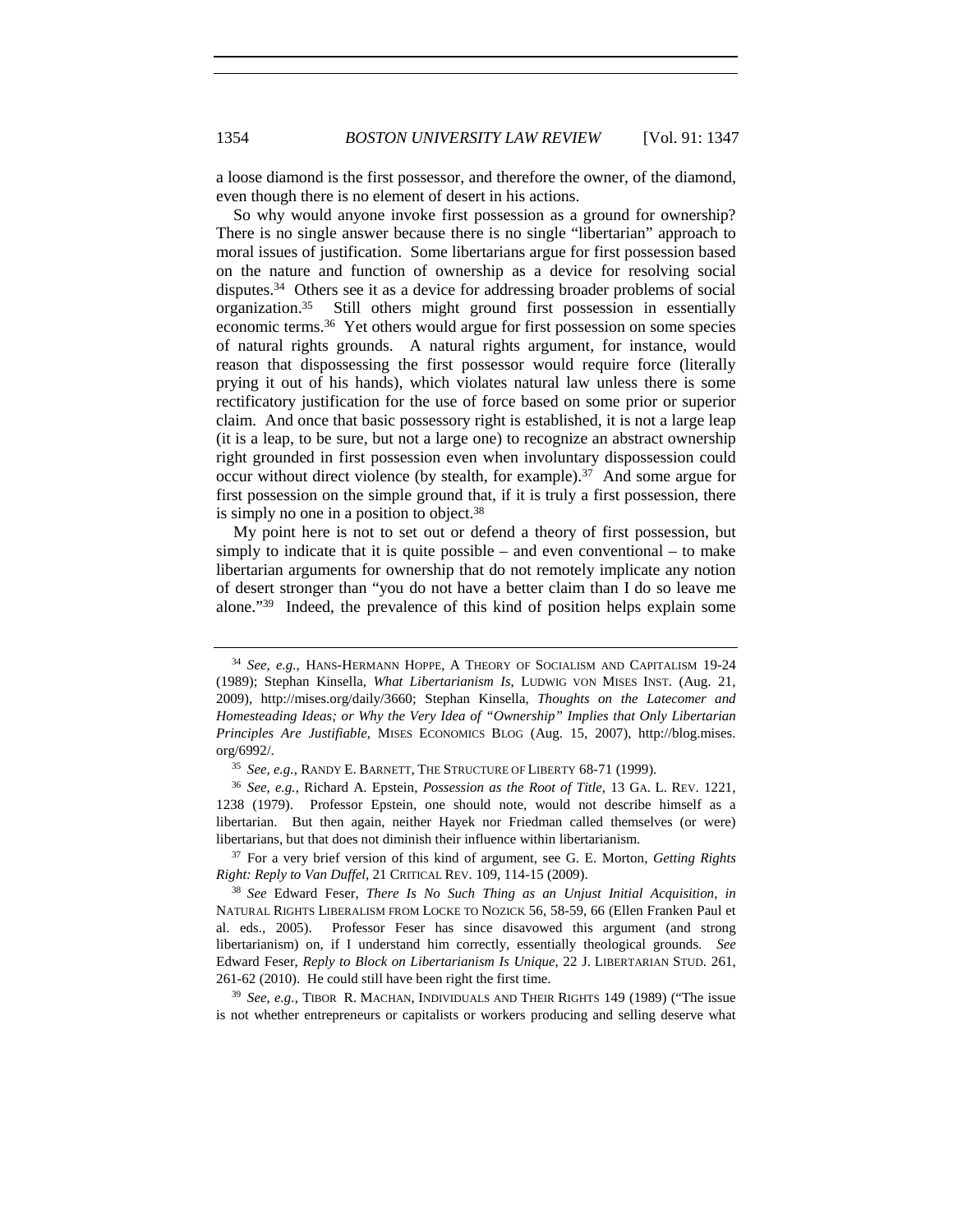phenomena that are sometimes puzzling to non-libertarians – for instance, why so many libertarians are hostile to so-called "intellectual property." You cannot possess ideas or facts and therefore cannot acquire ownership claims to them, no matter how hard you may have worked to grasp the facts or generate the ideas.40 First comprehension is not first possession, and for most libertarians, possession is the ground for title.

Notice that none of the arguments that I have identified for first possession assumes or depends upon a prior conception of self-ownership. To be sure, there are important strains within libertarianism that do reason from selfownership to ownership of things.41 And because the self-extender will also be the first possessor in a wide range of cases, there is bound to be considerable overlap, and even confusion, between theories premised on first possession and those premised on self-ownership. But there are many libertarians who do not at all employ the self-ownership premise, and indeed there are many who doubt the premise of self-ownership altogether – not because they believe that your self is really owned by others but because they believe that your self is not capable of being owned, even by yourself. The self just is not the sort of entity to which the concept of ownership is applicable.<sup>42</sup> You can own your things, you can own your land, you can own your body parts, but it does not necessarily follow that you (or anyone else) can own your self, understanding the self as a reasoning and choosing entity. On this view, selling yourself into slavery is not an option because you cannot sell yourself into anything.43 Furthermore, on this view the common-law rule against specifically enforcing personal-service contracts may actually be a sound libertarian rule. You can prescribe all manner of penalties involving transfer of ownership of things for breaking service contracts (essentially making title to things contingent on

they receive. Some do and some don't.").

<sup>40</sup> *See*, *e.g.*, Stephan Kinsella, *The Death Throes of Pro-IP Libertarianism*, LUDWIG VON MISES INST. (July 28, 2010), http://mises.org/daily/4601; Roderick T. Long, *The Libertarian Case Against Intellectual Property Rights*, FREE NATION FOUNDATION, http://www. libertariannation.org/a/f31l1.html (last visited Mar. 20, 2011). Libertarians, of course, are far from unanimous about the pedigree and status of intellectual property; many libertarianoriented thinkers are strong defenders of some form of such property. *See, e.g.*, Adam Mossoff, *The Use and Abuse of IP at the Birth of the Administrative State*, 157 U. PA. L. REV. 2001, 2047-48 (2009).

<sup>41</sup> *See, e.g.*, MURRAY N. ROTHBARD, THE ETHICS OF LIBERTY 33 (1982); Carl Watner, *The Proprietary Theory of Justice in the Libertarian Tradition*, 6 J. LIBERTARIAN STUD. 289, 289-90 (1982); Stephan Kinsella, *How We Come to Own Ourselves*, LUDWIG VON MISES INST. (Sept. 7, 2006), http://mises.org/daily/2291.

<sup>42</sup> *See, e.g.*, MACHAN, *supra* note 39, at 139-40. *But see* ROTHBARD, *supra* note 41, at 33-34 (arguing that ownership of things is an extension of self-ownership).

<sup>&</sup>lt;sup>43</sup> As with most matters, libertarians are split about whether selling yourself into slavery is possible. In particular, there are libertarians who endorse the concept of self-ownership but maintain that the self is inalienable. *See, e.g.*, Kinsella, *supra* note 33, at 29-30.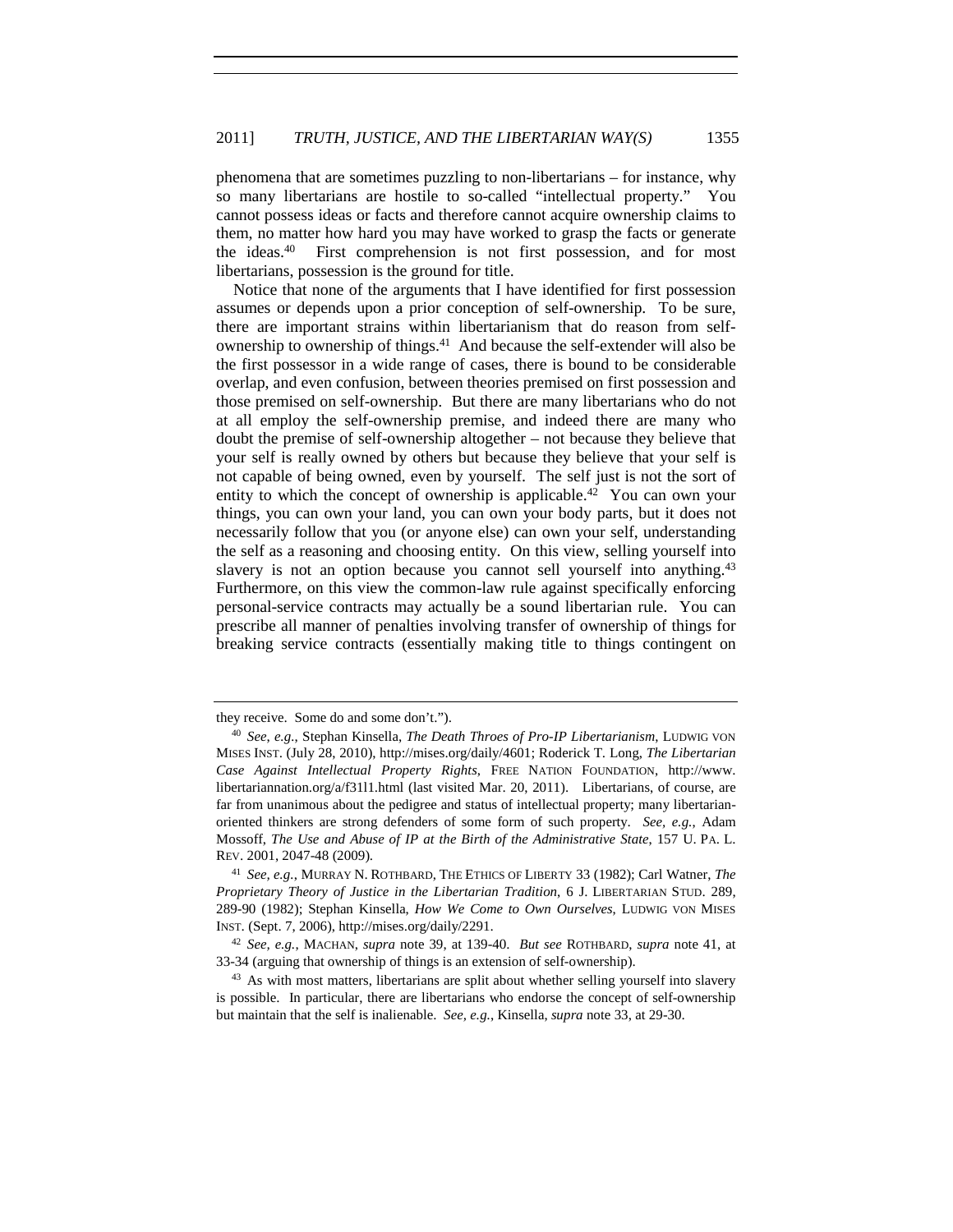your actions), but that does not mean that you can give others an enforceable claim on your future exercises of will.

Again, my point is not that "the" libertarian position is to deny the validity of the concept of self-ownership; indeed, an informal, wildly unscientific email poll of libertarian scholars I conducted suggests strongly that it is *not* a view that is as widely held as I had suspected. But it is certainly *a* libertarian position. There is no necessary link between ownership of things and either moral desert or ownership of self. The lucky owner is still an owner, and the redistributionist who tries to take the lucky owner's stuff is still an inviting target for a well-placed spring gun.

# III. CHEER: THE PRIMACY OF THE GOOD (OR AT LEAST THE NON-PRIMACY OF THE RIGHT)

Professor Sandel concludes his book by suggesting that a sound theory of justice must take account of virtue: "[I]t is not always possible to decide questions of justice and rights without resolving substantive moral questions; and . . . even where it's possible, it may not be desirable."44 This is perhaps the most important sentence in Professor Sandel's book. It directly challenges the very prominent tendency in political theory – a tendency shared by Rawls and Nozick alike – to attempt to derive principles of a just social order without committing to a particular view of the good life. It asserts the (epistemological) primacy of the *good* over the *right* by positing that you cannot know what is right without first knowing what is good. My only disagreement with Professor Sandel on this crucial point is that he stops short: it is *never* possible to decide questions of justice without resolving at least basic substantive moral questions about the nature of the human good, so it is irrelevant whether doing so is ever desirable. On this point – to my mind, the most fundamental point in political theory – Professor Sandel is dead-on correct.

Political theory exists because of the need for principles to coordinate the actions of multiple choosing moral agents. There would be neither political nor moral theory in a universe composed entirely of rocks and gas, and there would be no political theory in a universe with one person on a desert island (though there would definitely be moral theory, as that lone person would have to make choices about the appropriate course of conduct). But how can such coordinating principles be validated?

The obvious answer is: choose those principles that best secure the good. If a proposed principle does not, in some fashion, accommodate what moral theory prescribes as the good life for me, I am at a total loss to imagine any reason that will pass the laugh test for why I should give such a principle the time of day. As Tibor Machan has elegantly put it, "[e]thics is conceptually prior to politics, as is metaphysics to epistemology."45 Any claim about how

<sup>44</sup> SANDEL, *supra* note 7, at 251.

<sup>45</sup> MACHAN, *supra* note 39, at 29.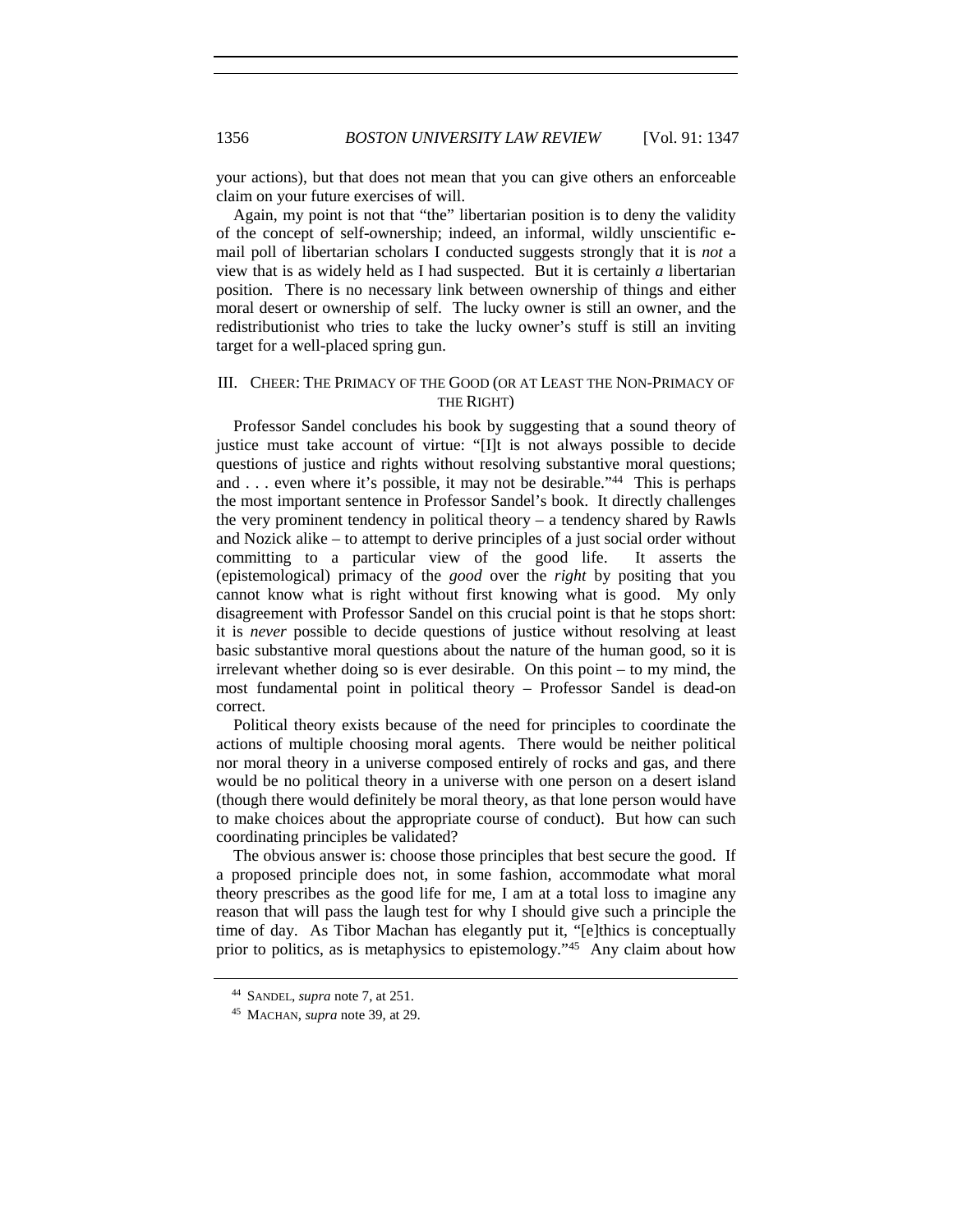"society" ought to be structured *must* be a claim about how *individuals* within that society ought to structure their conduct, since only individuals can act. And any claim addressed to individuals about their conduct that does not invoke the good as the ultimate ground for moral obligation must invoke . . . what? The bad? The ugly? The indifferent? There simply is no credible normative *reason* for action other than pursuit of the good.

That does not mean that there must be a direct line between the good and the right as a matter of political theory. It is quite possible to have a theory of the right that leaves plenty of room for people to pursue the bad rather than the good – if, for example, a sound theory of rights just turns out to yield only a framework within which pursuit of the good is made possible in a social context. But to argue for any conception of rights, even a relatively modest framework conception, on terms other than the good of the people subject to that conception simply makes no sense.

That leaves, of course, the rather difficult question of defining the good. As Ayn Rand so crisply frames the problem: "Good? – by what standard?"46 The theory of the good that I think emerges from a sound foundation<sup>47</sup> is *that which, from the contextual standpoint of a particular individual, best promotes that individual's distinctive excellence as a human being*. Any theory of the good, in other words, is necessarily egoistic, because it must be addressed to individual persons, who must evaluate and choose as individual agents. It need not, however, be "egoistic" in the crude sense of "whatever I want must be good." To the contrary, a crucial strain of egoistic theory is eudaimonistic, in which the good for any particular self is an objective fact that must be discovered and cultivated.48 Nor does it mean that the *content* of a theory of the good cannot contain other-regarding elements. Indeed, since the context in which all individuals in the real world find themselves is a social context rather than a desert island, a theory of the good *must* take account of the ways in which the presence of other moral agents can help or hinder one's pursuit of distinctive human excellence. It could very well be that Mother Theresa's distinctive excellence required her to spend her life in the slums of Calcutta – though, if so, her actions were good *not* because they were other-regarding as

<sup>46</sup> RAND, *supra* note 8, at 1011.

<sup>&</sup>lt;sup>47</sup> What kind of foundation can there possibly be for moral theory? In for a nickel, in for a dime, so . . . Professor Sandel notes that Bentham (and Mill as well, in his widely misunderstood move from the fact of the principle of utility to its value) claimed that the principle of utility was a kind of moral axiom that was presupposed by any attempt to deny it. *See* SANDEL, *supra* note 7, at 34-35. The utilitarians had the right idea but the wrong principle. The trick is to find that which makes the ethical concept of "value" possible and meaningful. Rand thought that it was "only the concept of 'Life' that makes the concept of 'Value' possible." RAND, *supra* note 8, at 1012. I would say "conceptual consciousness" rather than "life," but given Rand's understanding of "life," I doubt whether it makes much difference. In any event, that is the direction that a foundationalist argument might take.

<sup>48</sup> For a more detailed description of ethical egoism as I understand it, see Lawson, *supra* note 1, at 747-50.